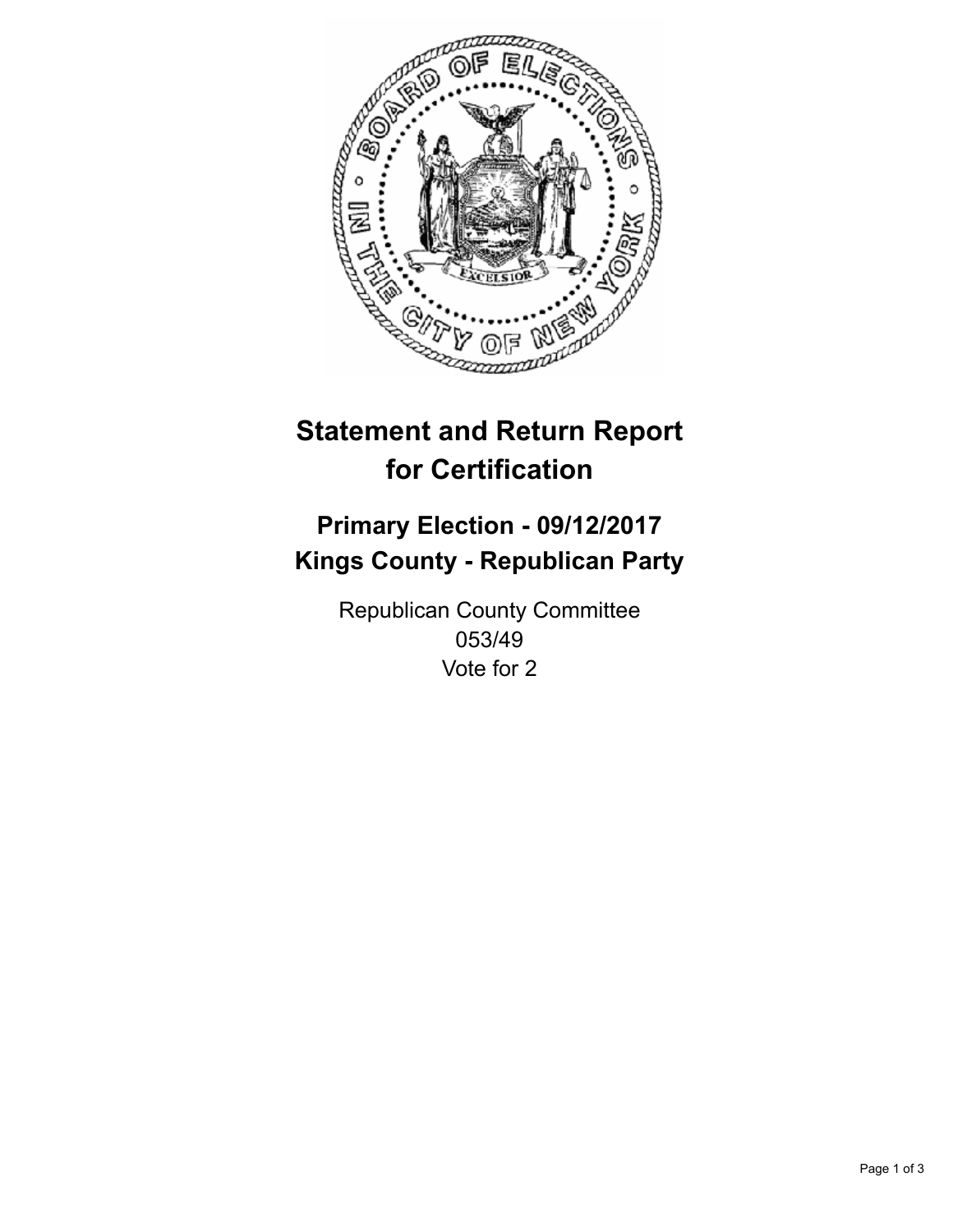

## **Assembly District 49**

| <b>PUBLIC COUNTER</b>                                    | 52 |
|----------------------------------------------------------|----|
| <b>MANUALLY COUNTED EMERGENCY</b>                        | 0  |
| ABSENTEE / MILITARY                                      | 4  |
| AFFIDAVIT                                                | 0  |
| <b>Total Ballots</b>                                     | 56 |
| Less - Inapplicable Federal/Special Presidential Ballots | 0  |
| <b>Total Applicable Ballots</b>                          | 56 |
| <b>CHARLES J. BENANTI</b>                                | 21 |
| <b>MARY PALERMO</b>                                      | 26 |
| DIANE T. KEELING                                         | 13 |
| <b>Total Votes</b>                                       | 60 |
| Unrecorded                                               | 52 |